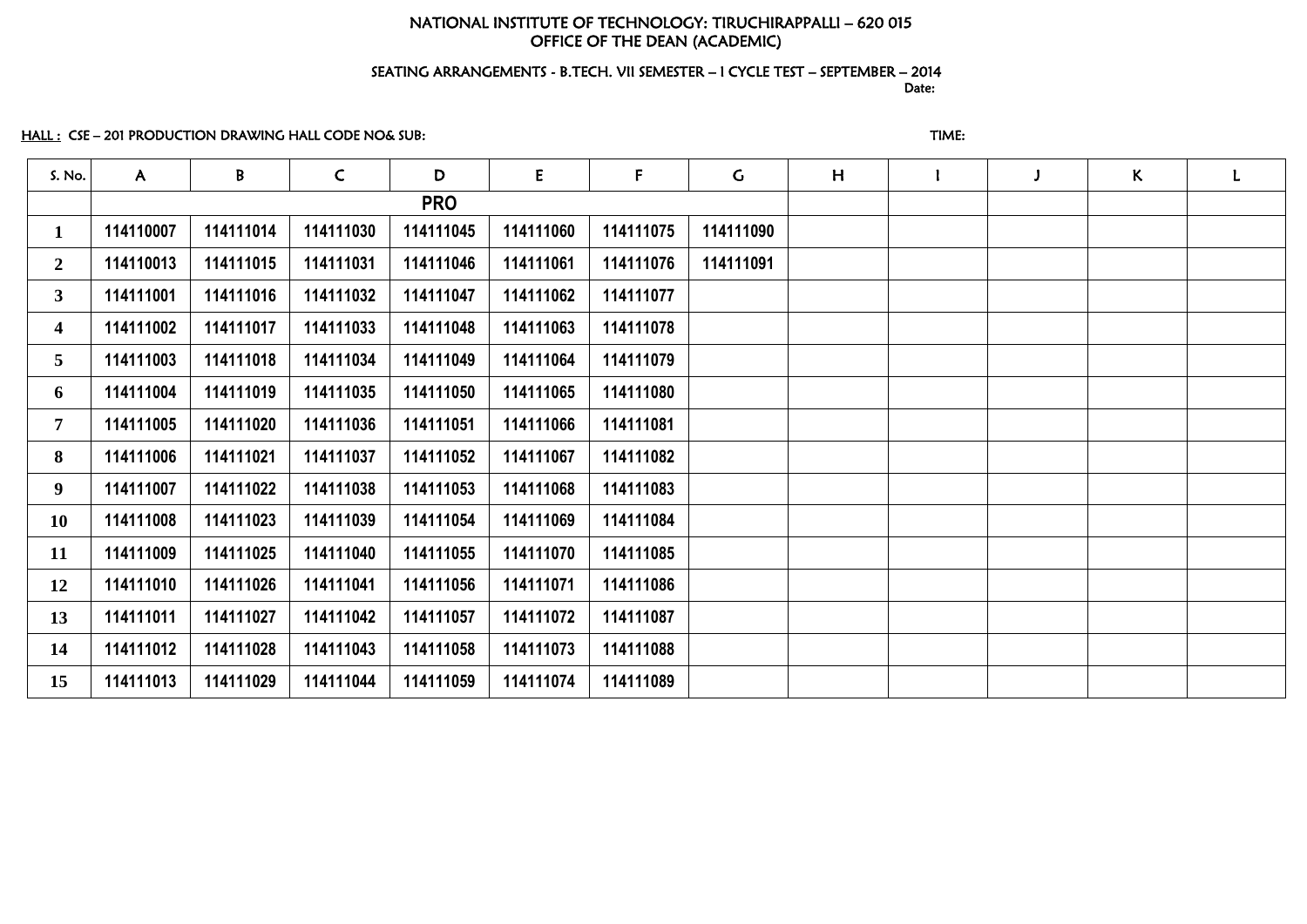discussion of the contract of the contract of the contract of the contract of the contract of the contract of the contract of the contract of the contract of the contract of the contract of the contract of the contract of

#### HALL : CSE – 301 CODE NO& SUB: TIME:

S. No | A | B | C | D | E | F | G | H | I | J | K | L | M | N | O **CIVIL CHL 103111001 103111016 103111030 103111044 103111059 103111073 103111089 102111001 102111016 102111030 102111044 102111060 103111002 103111017 103111031 103111045 103111060 103111074 103111090 102111002 102111017 102111031 102111045 102111061 103111003 103111018 103111032 103111046 103111061 103111075 103111091 102111003 102111018 102111032 102111046 102111062 103111004 103111019 103111033 103111047 103111062 103111076 103111092 102111004 102111019 102111033 102111047 102111063 103111005 103111020 103111034 103111048 103111063 103111077 103111093 102111005 102111020 102111034 102111048 102111064 103111006 103111021 103111035 103111049 103111064 103111078 103111094 102111006 102111021 102111035 102111049 102111065 103111008 103111022 103111036 103111050 103111065 103111080 102111008 102111022 102111036 102111050 102111066 103111009 103111023 103111037 103111052 103111066 103111081 102111009 102111023 102111037 102111052 102111067 103111010 103111024 103111038 103111053 103111067 103111082 102111010 102111024 102111038 102111053 102111068 103111011 103111025 103111039 103111054 103111068 103111084 102111011 102111025 102111039 102111054 102111069 103111012 103111026 103111040 103111055 103111069 103111085 102111012 102111026 102111040 102111055 102111070 103111013 103111027 103111041 103111056 103111070 103111086 102111013 102111027 102111041 102111056 103111014 103111028 103111042 103111057 103111071 103111087 102111014 102111028 102111042 102111057 103111015 103111029 103111043 103111058 103111072 103111088 102111015 102111029 102111043 102111059**

|     | M         | N         | O |
|-----|-----------|-----------|---|
|     |           |           |   |
| 030 | 102111044 | 102111060 |   |
| 031 | 102111045 | 102111061 |   |
| 032 | 102111046 | 102111062 |   |
| 033 | 102111047 | 102111063 |   |
| 034 | 102111048 | 102111064 |   |
| 035 | 102111049 | 102111065 |   |
| 036 | 102111050 | 102111066 |   |
| 037 | 102111052 | 102111067 |   |
| 038 | 102111053 | 102111068 |   |
| 039 | 102111054 | 102111069 |   |
| 040 | 102111055 | 102111070 |   |
| 041 | 102111056 |           |   |
| 042 | 102111057 |           |   |
| 043 | 102111059 |           |   |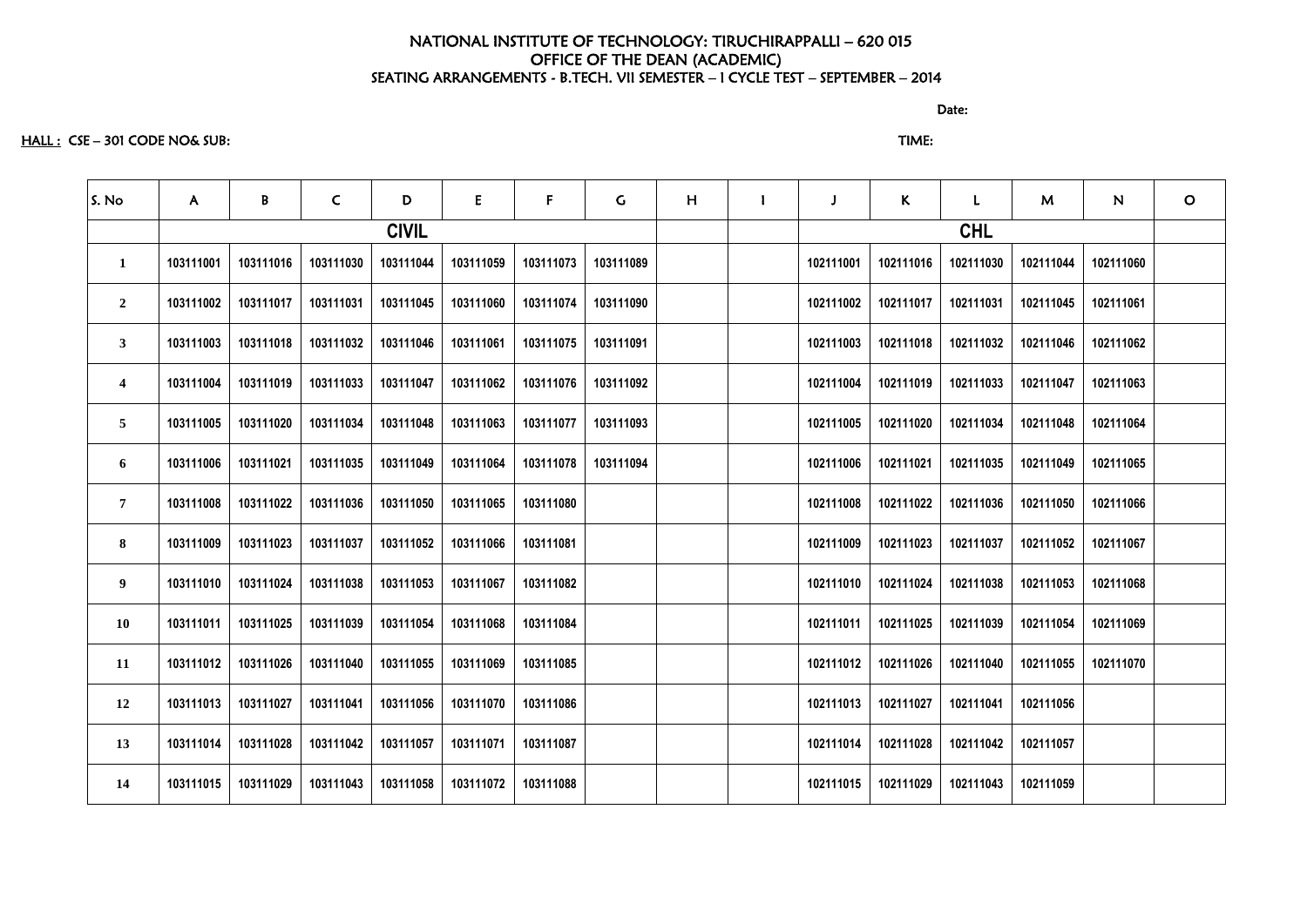HALL : CSE – 301 CODE NO& SUB: TIME:

discussion of the contract of the contract of the Date:

| S. No                   | $\mathsf{A}$ | B         | $\mathsf{C}$ | D         | E          | $\mathbf{F}$ | $\mathsf{G}$ | H         |  | $\kappa$  | $\mathbf{L}$ | M         | N         | $\mathbf O$ |
|-------------------------|--------------|-----------|--------------|-----------|------------|--------------|--------------|-----------|--|-----------|--------------|-----------|-----------|-------------|
|                         |              |           |              |           | <b>ECE</b> |              |              |           |  |           | <b>MME</b>   |           |           |             |
| $\mathbf{1}$            | 108111001    | 108111015 | 108111029    | 108111043 | 108111057  | 108111071    | 108111090    | 108111099 |  | 112110017 | 112111014    | 112111028 | 112111042 | 112111056   |
| $\overline{2}$          | 108111002    | 108111016 | 108111030    | 108111044 | 108111058  | 108111072    | 108111085    | 108111100 |  | 112111001 | 112111015    | 112111029 | 112111043 | 112111057   |
| $\mathbf{3}$            | 108111003    | 108111017 | 108111031    | 108111045 | 108111059  | 108111073    | 108111086    | 108111101 |  | 112111002 | 112111016    | 112111030 | 112111044 | 112111058   |
| $\overline{\mathbf{4}}$ | 108111004    | 108111018 | 108111032    | 108111046 | 108111060  | 108111074    | 108111087    | 108111102 |  | 112111003 | 112111017    | 112111031 | 112111045 | 112111059   |
| $\overline{\mathbf{5}}$ | 108111005    | 108111019 | 108111033    | 108111047 | 108111061  | 108111075    | 108111088    | 108111103 |  | 112111004 | 112111018    | 112111032 | 112111046 | 112111060   |
| 6                       | 108111006    | 108111020 | 108111034    | 108111048 | 108111062  | 108111076    | 108111089    | 108111104 |  | 112111005 | 112111019    | 112111033 | 112111047 | 112111061   |
| $7\overline{ }$         | 108111007    | 108111021 | 108111035    | 108111049 | 108111063  | 108111077    | 108111091    | 108111105 |  | 112111006 | 112111020    | 112111034 | 112111048 | 112111062   |
| 8                       | 108111008    | 108111022 | 108111036    | 108111050 | 108111064  | 108111078    | 108111092    |           |  | 112111007 | 112111021    | 112111035 | 112111049 |             |
| 9 <sub>o</sub>          | 108111009    | 108111023 | 108111037    | 108111051 | 108111065  | 108111079    | 108111093    |           |  | 112111008 | 112111022    | 112111036 | 112111050 |             |
| 10                      | 108111010    | 108111024 | 108111038    | 108111052 | 108111066  | 108111080    | 108111094    |           |  | 112111009 | 112111023    | 112111037 | 112111051 |             |
| 11                      | 108111011    | 108111025 | 108111039    | 108111053 | 108111067  | 108111081    | 108111095    |           |  | 112111010 | 112111024    | 112111038 | 112111052 |             |
| 12                      | 108111012    | 108111026 | 108111040    | 108111054 | 108111068  | 108111082    | 108111096    |           |  | 112111011 | 112111025    | 112111039 | 112111053 |             |
| 13                      | 108111013    | 108111027 | 108111041    | 108111055 | 108111069  | 108111083    | 108111097    |           |  | 112111012 | 112111026    | 112111040 | 112111054 |             |
| 14                      | 108111014    | 108111028 | 108111042    | 108111056 | 108111070  | 108111084    | 108111098    |           |  | 112111013 | 112111027    | 112111041 | 112111055 |             |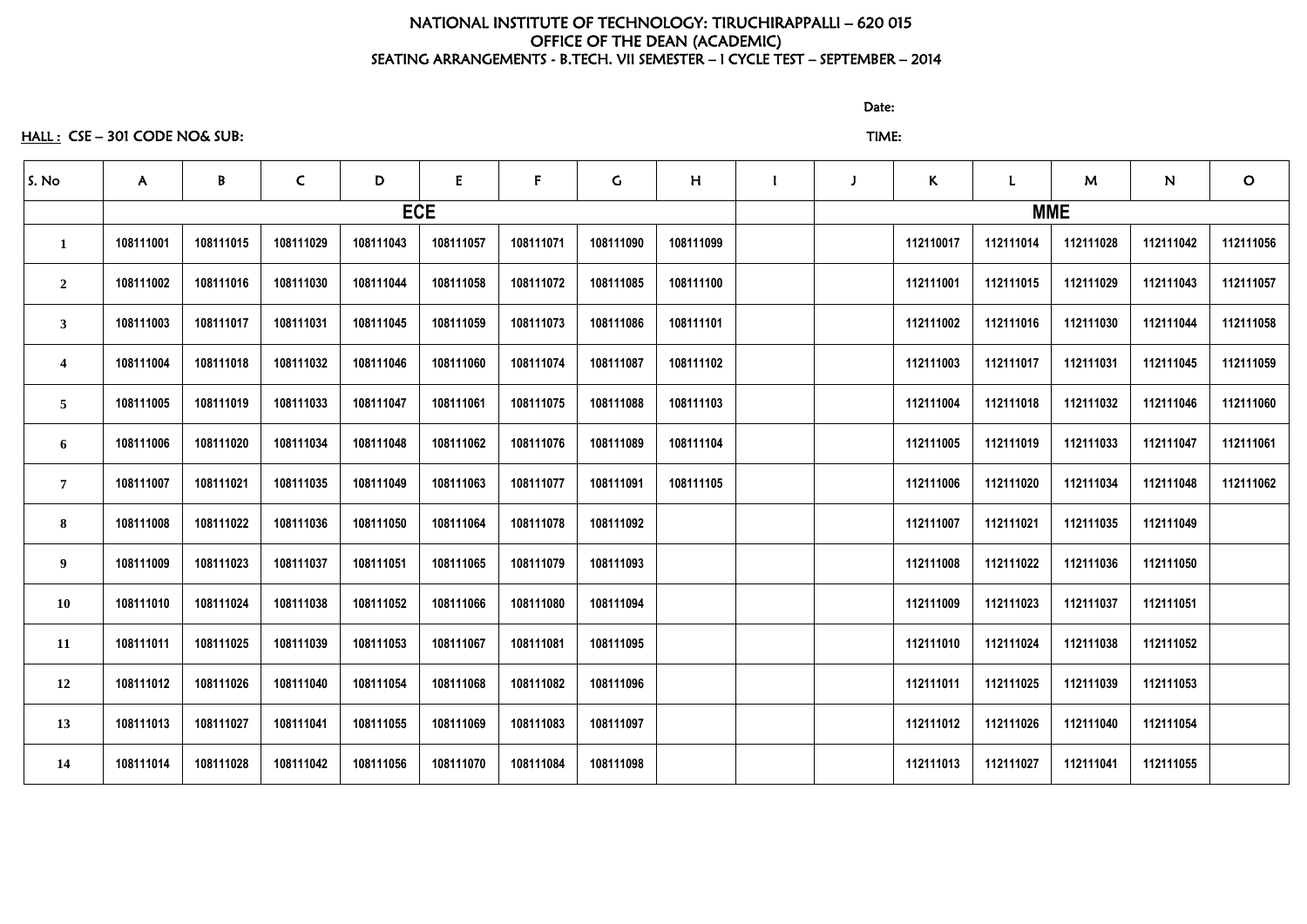discussion of the contract of the contract of the Date:

# TIME:

# HALL : CSE - 302 CODE NO& SUB:

| S. No                   | A. | B | C | D           | E.                                                                                | F. | G. | H |           | $\mathsf{K}$ | $\mathsf{M}$                                                                                  | N.         | $\mathbf{O}$                      | P. | Q | $\mathsf{R}$ |
|-------------------------|----|---|---|-------------|-----------------------------------------------------------------------------------|----|----|---|-----------|--------------|-----------------------------------------------------------------------------------------------|------------|-----------------------------------|----|---|--------------|
|                         |    |   |   | <b>MECH</b> |                                                                                   |    |    |   |           |              |                                                                                               | <b>CSE</b> |                                   |    |   |              |
| $\mathbf{1}$            |    |   |   |             | 111111001   111111017   111111032   111111047   111111062   111111079   111111094 |    |    |   |           |              | 106111001   106111016   106111031   106111046   106111061   106111076   106111092   106111107 |            |                                   |    |   |              |
| $\overline{2}$          |    |   |   |             | 111111002   111111018   111111033   111111048   111111063   111111080   111111095 |    |    |   |           |              | 106111002   106111017   106111032   106111047                                                 |            | 106111062   106111078   106111093 |    |   |              |
| $\mathbf{3}$            |    |   |   |             | 111111003   111111019   111111034   111111049   111111064   111111081   111111097 |    |    |   |           |              | 106111003   106111018   106111033   106111048   106111063   106111079   106111094             |            |                                   |    |   |              |
| $\overline{\mathbf{4}}$ |    |   |   |             | 111111004   111111020   111111035   111111050   111111065   111111082   111111098 |    |    |   |           |              | 106111004   106111019   106111034   106111049   106111064   106111080   106111095             |            |                                   |    |   |              |
| $\overline{5}$          |    |   |   |             | 111111005   111111021   111111036   111111051   111111066   111111083   111111099 |    |    |   |           |              | 106111005   106111020   106111035   106111050                                                 |            | 106111065   106111081   106111096 |    |   |              |
| 6                       |    |   |   |             | 111111006   111111022   111111037   111111052   111111067   111111084   111111101 |    |    |   |           |              | 106111006   106111021   106111036   106111051                                                 |            | 106111066   106111082   106111097 |    |   |              |
| $\overline{7}$          |    |   |   |             | 111111007   111111023   111111038   111111053   111111069   111111085   111111102 |    |    |   | 106111007 |              | 106111022   106111037   106111052   106111067   106111083   106111098                         |            |                                   |    |   |              |
| 8                       |    |   |   |             | 111111008   111111024   111111039   111111054   111111070   111111086   111111103 |    |    |   |           |              | 106111008   106111023   106111038   106111053   106111068   106111084   106111099             |            |                                   |    |   |              |
| 9                       |    |   |   |             | 111111009   111111025   111111040   111111055   111111072   111111087   111111104 |    |    |   |           |              | 106111009   106111024   106111039   106111054   106111069   106111085   106111100             |            |                                   |    |   |              |
| 10                      |    |   |   |             | 111111026   111111041   111111056   111111073   111111088   111111105             |    |    |   |           |              | 106111010   106111025   106111040   106111055   106111070   106111086   106111101             |            |                                   |    |   |              |
| 11                      |    |   |   |             | 111111012   111111027   111111042   111111057   111111074   111111089   111111106 |    |    |   |           |              | 106111011   106111026   106111041   106111056   106111071   106111087   106111102             |            |                                   |    |   |              |
| <b>12</b>               |    |   |   |             | 111111013   111111028   111111043   111111058   111111075   111111090   111111107 |    |    |   |           |              | 106111012   106111027   106111042   106111057   106111072   106111088   106111103             |            |                                   |    |   |              |
| 13                      |    |   |   |             | 111111014   111111029   111111044   111111059   111111076   111111091             |    |    |   |           |              | 106111013   106111028   106111043   106111058   106111073   106111089   106111104             |            |                                   |    |   |              |
| 14                      |    |   |   |             | 111111015   111111030   111111045   111111060   111111077   111111092             |    |    |   |           |              | 106111014   106111029   106111044   106111059   106111074   106111090   106111105             |            |                                   |    |   |              |
| 15                      |    |   |   |             | 111111016   111111031   111111046   111111061   111111078   111111093             |    |    |   |           |              | 106111015   106111030   106111045   106111060   106111075   106111091   106111106             |            |                                   |    |   |              |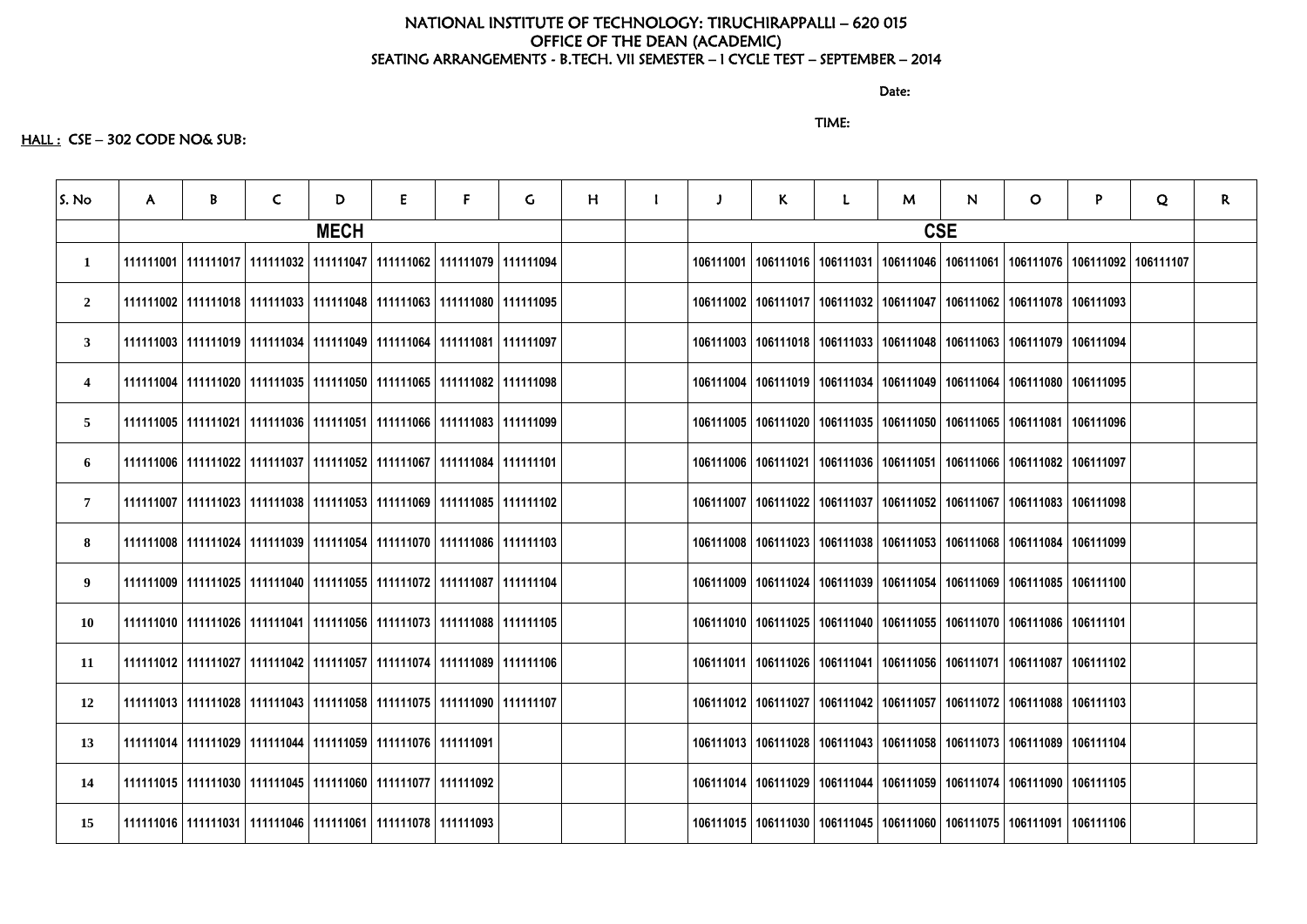discussion of the contract of the contract of the Date:

# HALL : CSE – 302 CODE NO& SUB: TIME:

| S. No           | $\mathsf{A}$ | B         | $\mathsf{C}$ | D          | E         | F.        | $\mathsf{G}$ | H |           | $\mathsf{K}$ | L         | M          | N         | $\mathbf O$ | P         | Q |
|-----------------|--------------|-----------|--------------|------------|-----------|-----------|--------------|---|-----------|--------------|-----------|------------|-----------|-------------|-----------|---|
|                 |              |           |              | <b>ICE</b> |           |           |              |   |           |              |           | <b>EEE</b> |           |             |           |   |
| $\mathbf{1}$    | 110111001    | 110111018 | 110111033    | 110111048  | 110111064 | 110111079 | 110111094    |   | 107110034 | 107111015    | 107111031 | 107111046  | 107111061 | 107111076   | 107111092 |   |
| $\overline{2}$  | 110111002    | 110111019 | 110111034    | 110111049  | 110111065 | 110111080 |              |   | 107111001 | 107111016    | 107111032 | 107111047  | 107111062 | 107111077   | 107111093 |   |
| 3 <sup>1</sup>  | 110111004    | 110111020 | 110111035    | 110111050  | 110111066 | 110111081 |              |   | 107111002 | 107111017    | 107111033 | 107111048  | 107111063 | 107111078   | 107111094 |   |
| 4               | 110111005    | 110111021 | 110111036    | 110111051  | 110111067 | 110111082 |              |   | 107111003 | 107111018    | 107111034 | 107111049  | 107111064 | 107111079   | 107111095 |   |
| 5 <sup>5</sup>  | 110111006    | 110111022 | 110111037    | 110111052  | 110111068 | 110111083 |              |   | 107111004 | 107111019    | 107111035 | 107111050  | 107111065 | 107111080   | 107111096 |   |
| 6               | 110111007    | 110111023 | 110111038    | 110111053  | 110111069 | 110111084 |              |   | 107111005 | 107111020    | 107111036 | 107111051  | 107111066 | 107111081   | 107111097 |   |
| $7\overline{ }$ | 110111008    | 110111024 | 110111039    | 110111054  | 110111070 | 110111085 |              |   | 107111006 | 107111021    | 107111037 | 107111052  | 107111067 | 107111082   | 107111098 |   |
| 8               | 110111009    | 110111025 | 110111040    | 110111056  | 110111071 | 110111086 |              |   | 107111007 | 107111022    | 107111038 | 107111053  | 107111068 | 107111083   | 107111099 |   |
| 9               | 110111010    | 110111026 | 110111041    | 110111057  | 110111072 | 110111087 |              |   | 107111008 | 107111023    | 107111039 | 107111054  | 107111069 | 107111084   | 107111100 |   |
| 10              | 110111011    | 110111027 | 110111042    | 110111058  | 110111073 | 110111088 |              |   | 107111009 | 107111025    | 107111040 | 107111055  | 107111070 | 107111085   | 107111101 |   |
| 11              | 110111012    | 110111028 | 110111043    | 110111059  | 110111074 | 110111089 |              |   | 107111010 | 107111026    | 107111041 | 107111056  | 107111071 | 107111086   | 107111103 |   |
| 12              | 110111014    | 110111029 | 110111044    | 110111060  | 110111075 | 110111090 |              |   | 107111011 | 107111027    | 107111042 | 107111057  | 107111072 | 107111087   | 107111104 |   |
| 13              | 110111015    | 110111030 | 110111045    | 110111061  | 110111076 | 110111091 |              |   | 107111012 | 107111028    | 107111043 | 107111058  | 107111073 | 107111088   | 107111105 |   |
| 14              | 110111016    | 110111031 | 110111046    | 110111062  | 110111077 | 110111092 |              |   | 107111013 | 107111029    | 107111044 | 107111059  | 107111074 | 107111090   |           |   |
| 15              | 110111017    | 110111032 | 110111047    | 110111063  | 110111078 | 110111093 |              |   | 107111014 | 107111030    | 107111045 | 107111060  | 107111075 | 107111091   |           |   |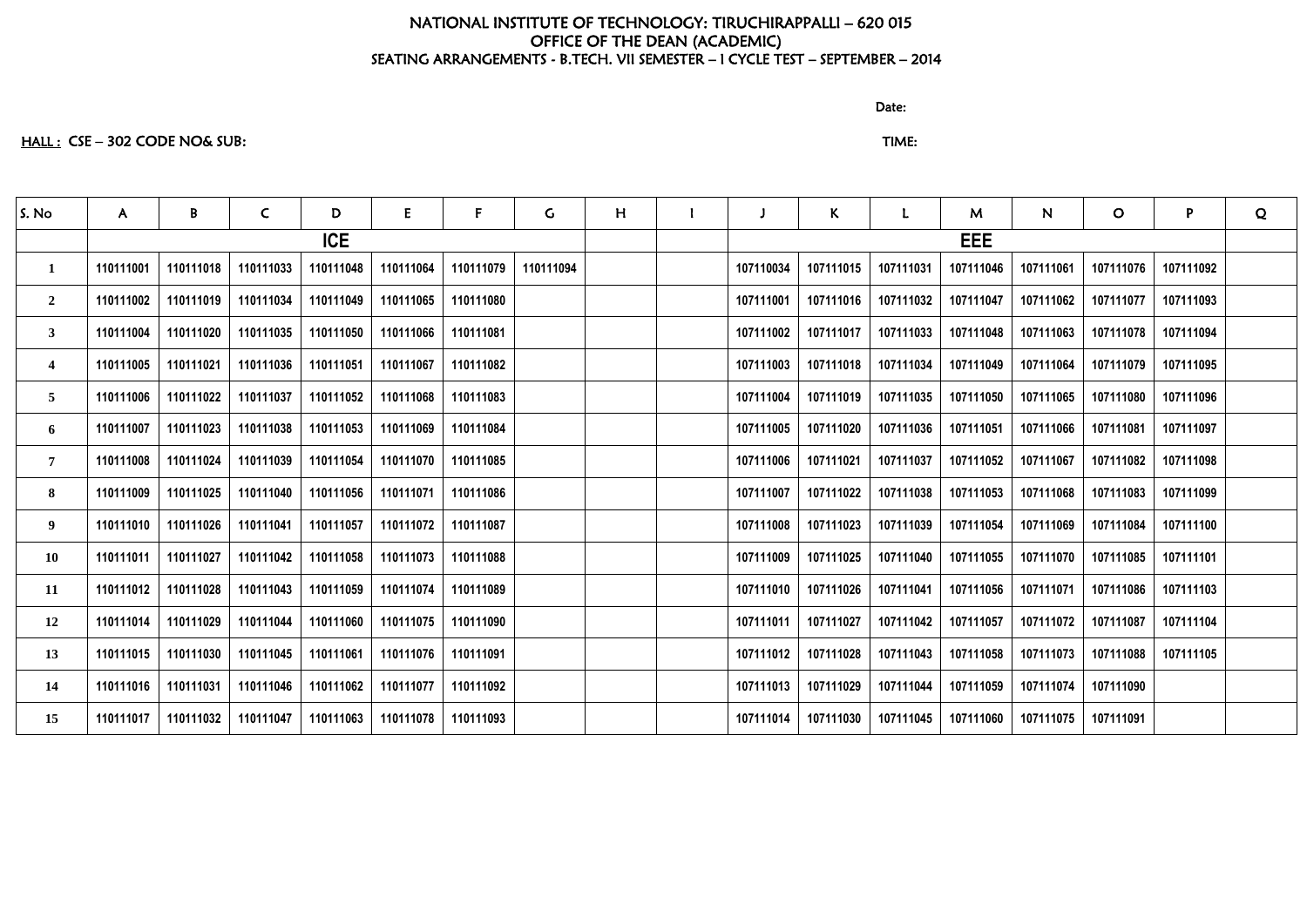HALL : CSE – 301 CODE NO& SUB: TIME:

discussion of the contract of the contract of the Date: the contract of the contract of the contract of the contract of the contract of the contract of the contract of the contract of the contract of the contract of the co

| S. No                   | A                                         | B         | $\mathsf{C}$ | D                          | E         | $\mathsf{F}$                     | $\mathsf C$ | H                                |                                  |              | K.        | $\mathbf{L}$ | M                | N                   | $\mathbf{O}$ |
|-------------------------|-------------------------------------------|-----------|--------------|----------------------------|-----------|----------------------------------|-------------|----------------------------------|----------------------------------|--------------|-----------|--------------|------------------|---------------------|--------------|
| $\mathbf{1}$            | <b>CIVIL</b><br><b>CE460</b><br>103111004 | 103111028 | 103111060    | 103111085                  | 102111036 | <u>CSE</u><br>CS453<br>106111001 | 106111038   | 106111086                        | 107111063                        | 108111060    | 107111029 | 107111061    | 107111100        | 110111044           | 110111089    |
| $\overline{2}$          | 103111006                                 | 103111029 | 103111061    | 103111089                  | 102111040 | 106111003                        | 106111040   | 106111087                        | 107111077                        | 108111064    | 107111033 | 107111065    | 107111101        | 110111046           | 110111090    |
| $\mathbf{3}$            | 103111008                                 | 103111030 | 103111063    | 103111091                  | 102111041 | 106111004                        | 106111042   | 106111088                        | 107111081                        | 108111071    | 107111035 | 107111067    | $ICE$<br>$IC451$ | 110111050           | 110111092    |
| $\overline{\mathbf{4}}$ | 103111010                                 | 103111031 | 103111065    | 103111093                  | 102111042 | 106111005                        | 106111047   | 106111089                        | 107111085                        | 108111080    | 107111039 | 107111071    | 110111002        | 110111052           | 110111093    |
| $5\overline{)}$         | 103111011                                 | 103111033 | 103111066    | $CHL$<br>CL09<br>102111001 | 102111048 | 106111007                        | 106111050   | 106111093                        | 107111096                        | 108111083    | 107111041 | 107111074    | 110111007        | 110111058           | 110111094    |
| 6                       | 103111012                                 | 103111034 | 103111069    | 102111004                  | 102111053 | 106111008                        | 106111055   | 106111094                        | 107111099                        | 108111088    | 107111043 | 107111075    | 110111009        | 110111070           |              |
| $\overline{7}$          | 103111013                                 | 103111035 | 103111071    | 102111006                  | 102111060 | 106111014                        | 106111062   | 106111095                        | EEE<br><b>EC461</b><br>107111078 | 108111089    | 107111045 | 107111076    | 110111019        | 110111071           |              |
| 8                       | 103111019                                 | 103111036 | 103111072    | 102111008                  | 102111061 | 106111018                        | 106111064   | 106111101                        | <b>ECE</b><br>EC461<br>108111003 | 108111093    | 107111047 | 107111087    | 110111023        | 110111074           |              |
| $\boldsymbol{9}$        | 103111020                                 | 103111038 | 103111073    | 102111010                  | 102111063 | 106111019                        | 106111065   | 106111103                        | 108111017                        | 108111102    | 107111048 | 107111088    | 110111027        | 110111075           |              |
| 10                      | 103111021                                 | 103111039 | 103111076    | 102111019                  | 102111064 | 106111021                        | 106111070   | 106111107                        | 108111026                        | EEE<br>EE360 | 107111051 | 107111090    | 110111029        | 110111077           |              |
| 11                      | 103111022                                 | 103111050 | 103111077    | 102111021                  | 102111065 | 106111023                        | 106111071   | EEE<br><b>CS453</b><br>107111003 | 108111027                        | 107109074    | 107111052 | 107111092    |                  | 110111034 110111078 |              |
| 12                      | 103111025                                 | 103111053 | 103111078    | 102111024                  | 102111066 | 106111029                        | 106111078   | 107111017                        | 108111037                        | 107111004    | 107111056 | 107111095    | 110111037        | 110111081           |              |
| 13                      | 103111026                                 | 103111055 | 103111080    | 102111025                  | 102111068 | 106111031                        | 106111082   | 107111027                        | 108111042                        | 107111007    | 107111058 | 107111097    | 110111042        | 110111082           |              |
| 14                      | 103111027                                 | 103111057 | 103111084    | 102111031                  |           | 106111036                        | 106111083   | 107111050                        | 108111058                        | 107111025    | 107111060 | 107111098    | 110111043        | 110111086           |              |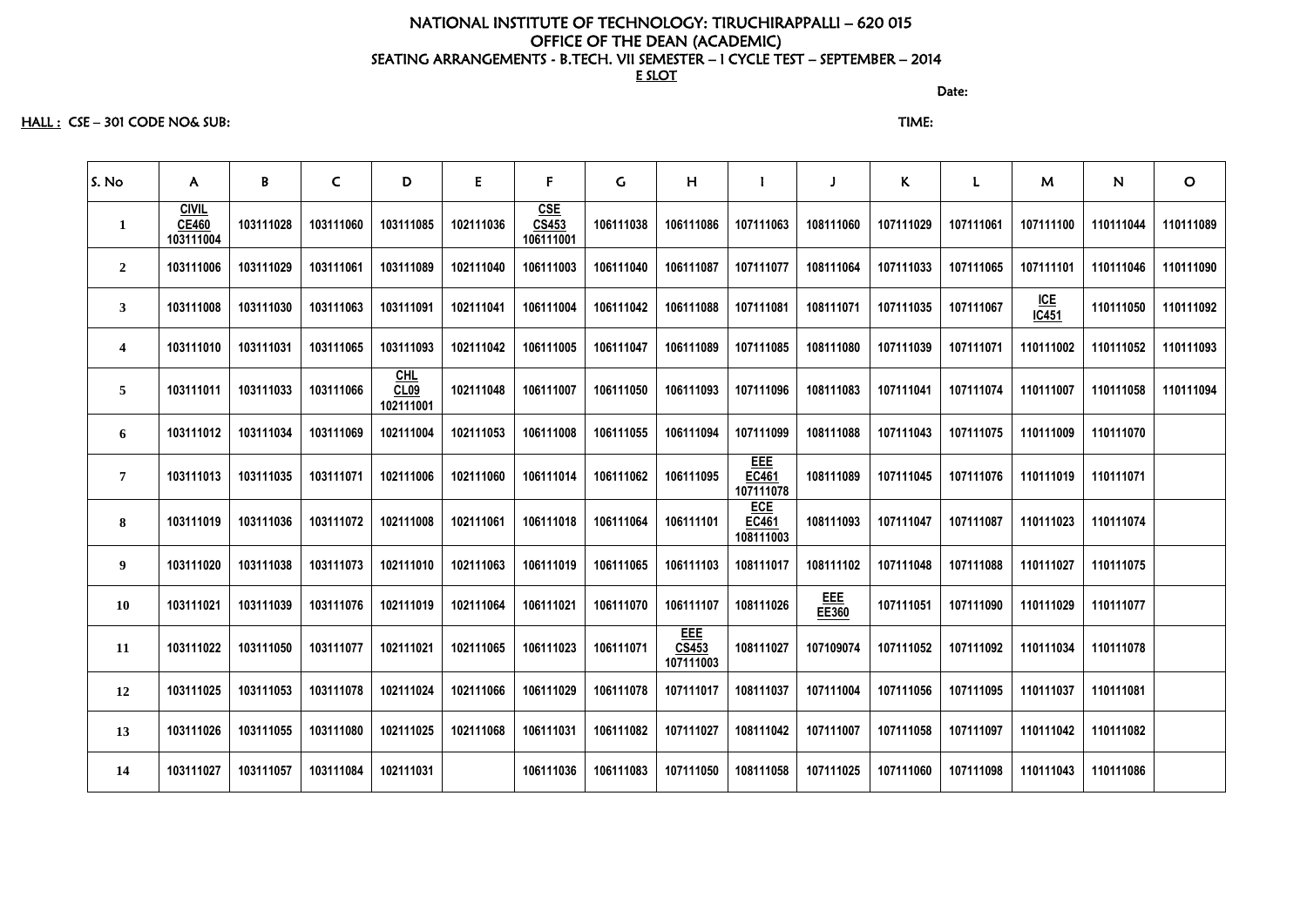#### discussion of the contract of the contract of the Date:

# HALL : CSE – 302 CODE NO& SUB: TIME:

| S. No                   | $\mathsf{A}$                             | B         | $\mathsf{C}$                            | D                   | E                                       | F.        | $\mathsf{G}$ | H                   |                                         | J         | $\mathsf{K}$ | L | M | N | $\mathbf{O}$ | P | Q |
|-------------------------|------------------------------------------|-----------|-----------------------------------------|---------------------|-----------------------------------------|-----------|--------------|---------------------|-----------------------------------------|-----------|--------------|---|---|---|--------------|---|---|
| $\mathbf{1}$            | <b>MECH</b><br><b>ME453</b><br>111111003 | 111111079 | <b>MME</b><br><b>MT457</b><br>112110017 | 112111029           | <b>PRO</b><br><b>PR461</b><br>114111003 | 114111028 | 114111053    | 114111071           | <b>PRO</b><br><b>PR451</b><br>114110007 | 114111046 |              |   |   |   |              |   |   |
| $\overline{2}$          | 111111016                                | 111111082 | 112111005                               | 112111031           | 114111004                               | 114111030 | 114111055    | 114111072           | 114110013                               | 114111054 |              |   |   |   |              |   |   |
| 3                       | 111111043                                | 111111083 | 112111007                               | 112111036           | 114111005                               | 114111031 | 114111056    | 114111075           | 114111001                               | 114111057 |              |   |   |   |              |   |   |
| $\overline{\mathbf{4}}$ | 111111047                                | 111111090 | 112111008                               | 112111037           | 114111007                               | 114111034 | 114111058    | 114111076           | 114111002                               | 114111064 |              |   |   |   |              |   |   |
| $\overline{5}$          | 111111052                                | 111111101 | 112111009                               | 112111044           | 114111008                               | 114111035 | 114111059    | 114111077           | 114111011                               | 114111073 |              |   |   |   |              |   |   |
| 6                       | 111111053                                | 111111103 | 112111012                               | 112111048           | 114111009                               | 114111036 | 114111060    | 114111078           | 114111015                               | 114111074 |              |   |   |   |              |   |   |
| $7\phantom{.0}$         | 111111057                                |           |                                         | 112111014 112111049 | 114111010                               | 114111037 | 114111061    | 114111079           | 114111017                               | 114111080 |              |   |   |   |              |   |   |
| 8                       | 111111058                                |           | 112111017                               | 112111050           | 114111012                               | 114111038 | 114111062    | 114111082           | 114111018                               | 114111081 |              |   |   |   |              |   |   |
| 9                       | 111111060                                |           | 112111018                               | 112111051           | 114111013                               | 114111043 | 114111063    | 114111084           | 114111022                               | 114111083 |              |   |   |   |              |   |   |
| 10                      | 111111061                                |           | 112111020                               | 112111052           | 114111016                               | 114111044 | 114111065    | 114111085           | 114111026                               | 114111091 |              |   |   |   |              |   |   |
| 11                      | 111111064                                |           | 112111023                               | 112111053           | 114111019                               | 114111047 | 114111066    | 114111086           | 114111032                               |           |              |   |   |   |              |   |   |
| 12                      | 111111069                                |           | 112111024                               | 112111055           | 114111020                               | 114111048 | 114111067    | 114111087           | 114111033                               |           |              |   |   |   |              |   |   |
| 13                      | 111111070                                |           | 112111026                               | 112111057           | 114111021                               | 114111049 | 114111068    | 114111088           | 114111040                               |           |              |   |   |   |              |   |   |
| 14                      | 111111072                                |           | 112111027                               | 112111058           | 114111025                               | 114111051 | 114111069    | 114111089 114111041 |                                         |           |              |   |   |   |              |   |   |
| 15                      | 111111077                                |           | 112111028                               |                     | 114111027                               | 114111052 | 114111070    | 114111090 114111042 |                                         |           |              |   |   |   |              |   |   |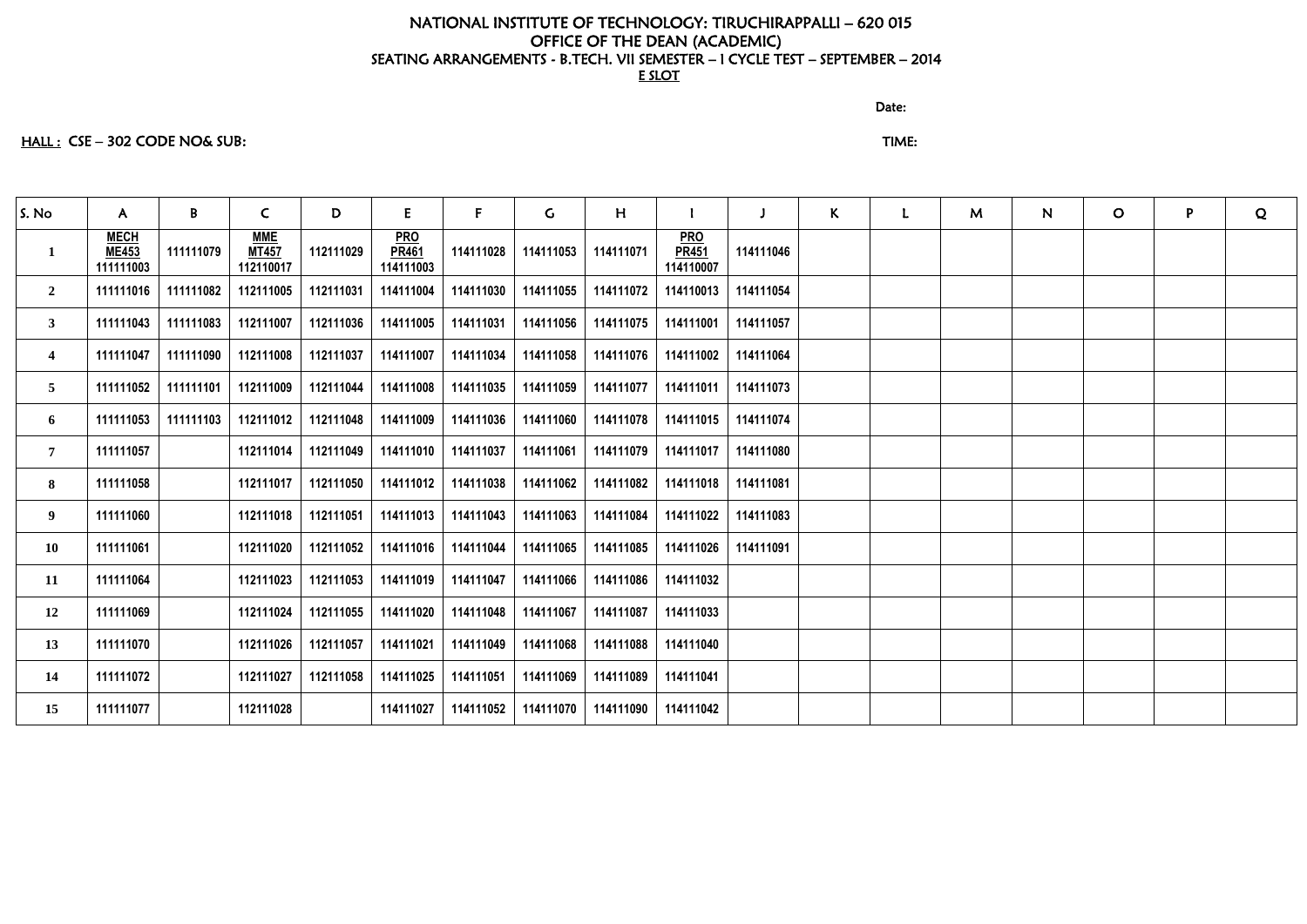HALL : CSE – 301 CODE NO& SUB: TIME:

discussion of the contract of the contract of the Date: the contract of the contract of the contract of the contract of the contract of the contract of the contract of the contract of the contract of the contract of the co

| $\overline{O}$                           |
|------------------------------------------|
| <b>ME435</b><br><b>MECH</b><br>111111010 |
| 111111023                                |
| 111111029                                |
| 111111030                                |
| 111111033                                |
| 111111041                                |
| 111111043                                |
| 111111045                                |
| 111111046                                |
| 111111052                                |
| 111111074                                |
|                                          |
|                                          |
|                                          |
|                                          |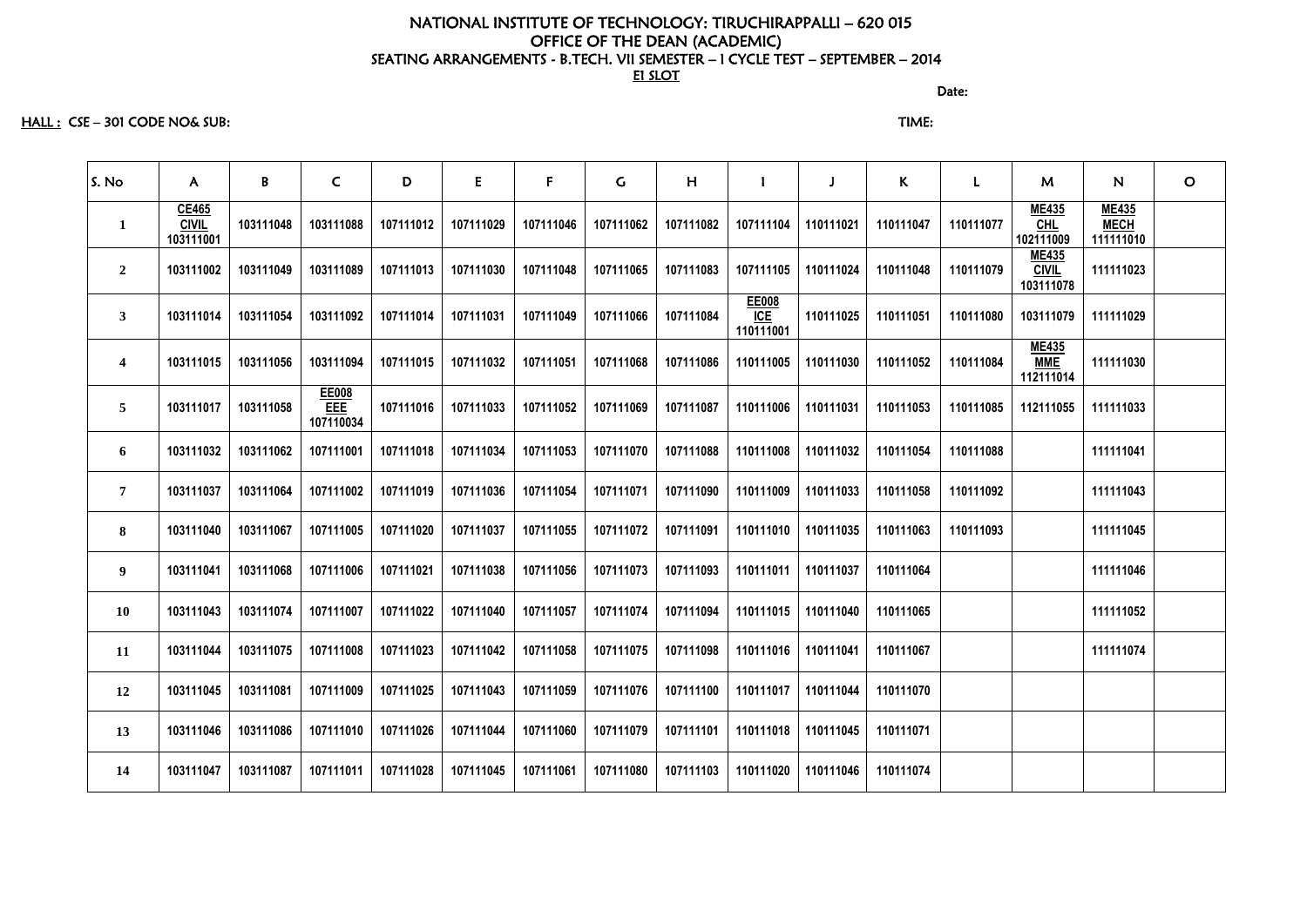# HALL : CSE – 301 CODE NO& SUB: TIME:

discussion of the contract of the contract of the Date:

| S. No                   | $\mathsf{A}$                            | $\mathsf{B}$ | $\mathsf{C}$ | D | E | F | $\mathsf{C}$ | H | $\mathbf{I}$ | $\mathbf{J}$ | $\mathsf{K}$ | $\mathbf{L}$ | M | N | $\overline{O}$ |
|-------------------------|-----------------------------------------|--------------|--------------|---|---|---|--------------|---|--------------|--------------|--------------|--------------|---|---|----------------|
| $\mathbf{1}$            | <b>MT456</b><br><b>MME</b><br>112111001 | 112111029    | 112111048    |   |   |   |              |   |              |              |              |              |   |   |                |
| $\overline{2}$          | 112111003                               | 112111030    | 112111051    |   |   |   |              |   |              |              |              |              |   |   |                |
| $\mathbf{3}$            | 112111004                               | 112111031    | 112111052    |   |   |   |              |   |              |              |              |              |   |   |                |
| $\overline{\mathbf{4}}$ | 112111006                               | 112111032    | 112111054    |   |   |   |              |   |              |              |              |              |   |   |                |
| $5\overline{)}$         | 112111007                               | 112111033    | 112111056    |   |   |   |              |   |              |              |              |              |   |   |                |
| 6                       | 112111009                               | 112111034    | 112111059    |   |   |   |              |   |              |              |              |              |   |   |                |
| $\overline{7}$          | 112111010                               | 112111035    | 112111060    |   |   |   |              |   |              |              |              |              |   |   |                |
| 8                       | 112111011                               | 112111038    | 112111061    |   |   |   |              |   |              |              |              |              |   |   |                |
| 9                       | 112111015                               | 112111039    |              |   |   |   |              |   |              |              |              |              |   |   |                |
| 10                      | 112111017                               | 112111040    |              |   |   |   |              |   |              |              |              |              |   |   |                |
| 11                      | 112111019                               | 112111041    |              |   |   |   |              |   |              |              |              |              |   |   |                |
| 12                      | 112111021                               | 112111043    |              |   |   |   |              |   |              |              |              |              |   |   |                |
| 13                      | 112111022                               | 112111045    |              |   |   |   |              |   |              |              |              |              |   |   |                |
| 14                      | 112111025                               | 112111047    |              |   |   |   |              |   |              |              |              |              |   |   |                |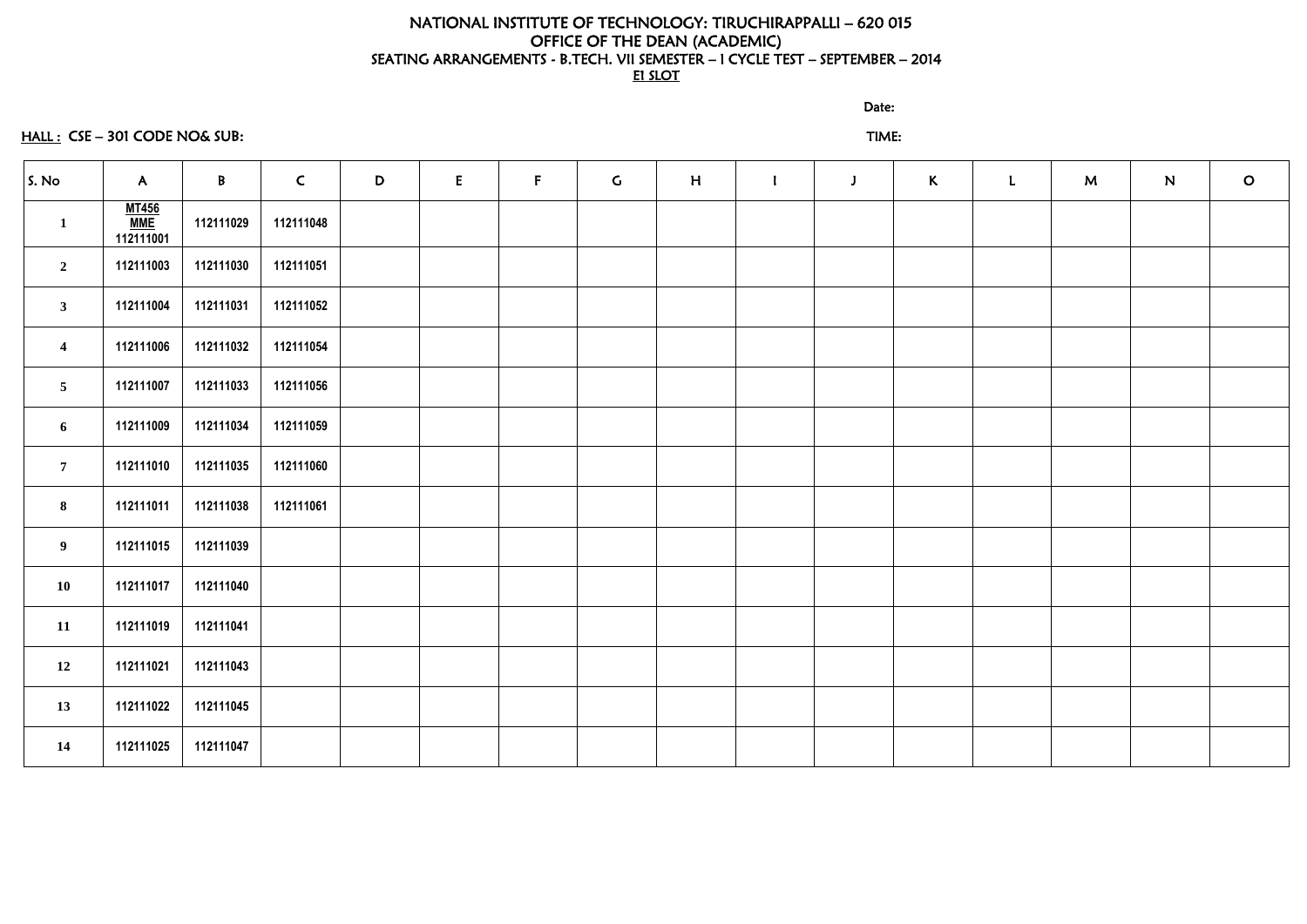HALL : CSE – 301 CODE NO& SUB: TIME:

discussion of the contract of the contract of the contract of the contract of the contract of the contract of the contract of the contract of the contract of the contract of the contract of the contract of the contract of

| S. No                   | $\mathsf{A}$                       | B         | $\mathsf{C}$                     | D         | E         | $\mathsf F$ | $\mathsf C$ | H                                       |           |           | $\mathsf{K}$                             | L         | M         | N         | $\mathbf O$                      |
|-------------------------|------------------------------------|-----------|----------------------------------|-----------|-----------|-------------|-------------|-----------------------------------------|-----------|-----------|------------------------------------------|-----------|-----------|-----------|----------------------------------|
| $\mathbf{1}$            | CE455<br><b>CIVIL</b><br>103111003 | 103111033 | 103111069                        | 102111009 | 102111024 | 102111038   | 102111055   | <b>MT451</b><br><b>MME</b><br>112111001 | 112111030 | 112111054 | <b>ME461</b><br><b>MECH</b><br>111111001 | 111111028 | 111111050 | 111111091 | $\frac{IC453}{ICE}$<br>110111036 |
| $\overline{2}$          | 103111005                          | 103111034 | 103111076                        | 102111010 | 102111025 | 102111039   | 102111056   | 112111002                               | 112111033 | 112111056 | 111111002                                | 111111029 | 111111051 | 111111093 | 110111038                        |
| $\mathbf{3}$            | 103111006                          | 103111035 | 103111077                        | 102111011 | 102111026 | 102111042   | 102111057   | 112111003                               | 112111035 | 112111058 | 111111005                                | 111111030 | 111111053 | 111111094 | 110111057                        |
| $\overline{\mathbf{4}}$ | 103111008                          | 103111036 | 103111079                        | 102111012 | 102111027 | 102111043   | 102111059   | 112111004                               | 112111038 | 112111059 | 111111008                                | 111111031 | 111111054 | 111111097 | 110111061                        |
| 5                       | 103111009                          | 103111038 | 103111080                        | 102111013 | 102111028 | 102111044   | 102111060   | 112111010                               | 112111039 | 112111060 | 111111009                                | 111111032 | 111111061 | 111111099 | 110111076                        |
| 6                       | 103111010                          | 103111039 | 103111084                        | 102111014 | 102111029 | 102111045   | 102111061   | 112111013                               | 112111040 | 112111061 | 111111012                                | 111111034 | 111111066 | 111111102 | EE455<br>EEE<br>107109074        |
| $\overline{7}$          | 103111012                          | 103111042 | 103111088                        | 102111015 | 102111030 | 102111046   | 102111062   | 112111015                               | 112111041 | 112111062 | 111111014                                | 111111035 | 111111070 | 111111104 | 107111035                        |
| 8                       | 103111020                          | 103111043 | 103111091                        | 102111016 | 102111031 | 102111047   | 102111063   | 112111016                               | 112111042 |           | 111111016                                | 111111037 | 111111074 | 111111107 | 107111039                        |
| $\boldsymbol{9}$        | 103111021                          | 103111048 | 103111093                        | 102111017 | 102111032 | 102111048   | 102111064   | 112111019                               | 112111043 |           | 111111017                                | 111111038 | 111111076 |           | 107111041                        |
| 10                      | 103111025                          | 103111053 | CL415<br><b>CHL</b><br>102111002 | 102111018 | 102111033 | 102111049   | 102111067   | 112111020                               | 112111045 |           | 111111021                                | 111111039 | 111111077 |           | 107111047                        |
| 11                      | 103111026                          | 103111058 | 102111003                        | 102111019 | 102111034 | 102111050   | 102111068   | 112111021                               | 112111046 |           | 111111022                                | 111111040 | 111111078 |           | 107111064                        |
| 12                      | 103111027                          | 103111059 | 102111004                        | 102111020 | 102111035 | 102111052   | 102111069   | 112111022                               | 112111047 |           | 111111024                                | 111111042 | 111111080 |           | 107111078                        |
| 13                      | 103111029                          | 103111061 | 102111005                        | 102111022 | 102111036 | 102111053   | 102111070   | 112111024                               | 112111049 |           | 111111025                                | 111111044 | 111111084 |           | 107111095                        |
| 14                      | 103111030                          | 103111067 | 102111008                        | 102111023 | 102111037 | 102111054   |             | 112111025                               | 112111050 |           | 111111027                                | 111111049 | 111111085 |           |                                  |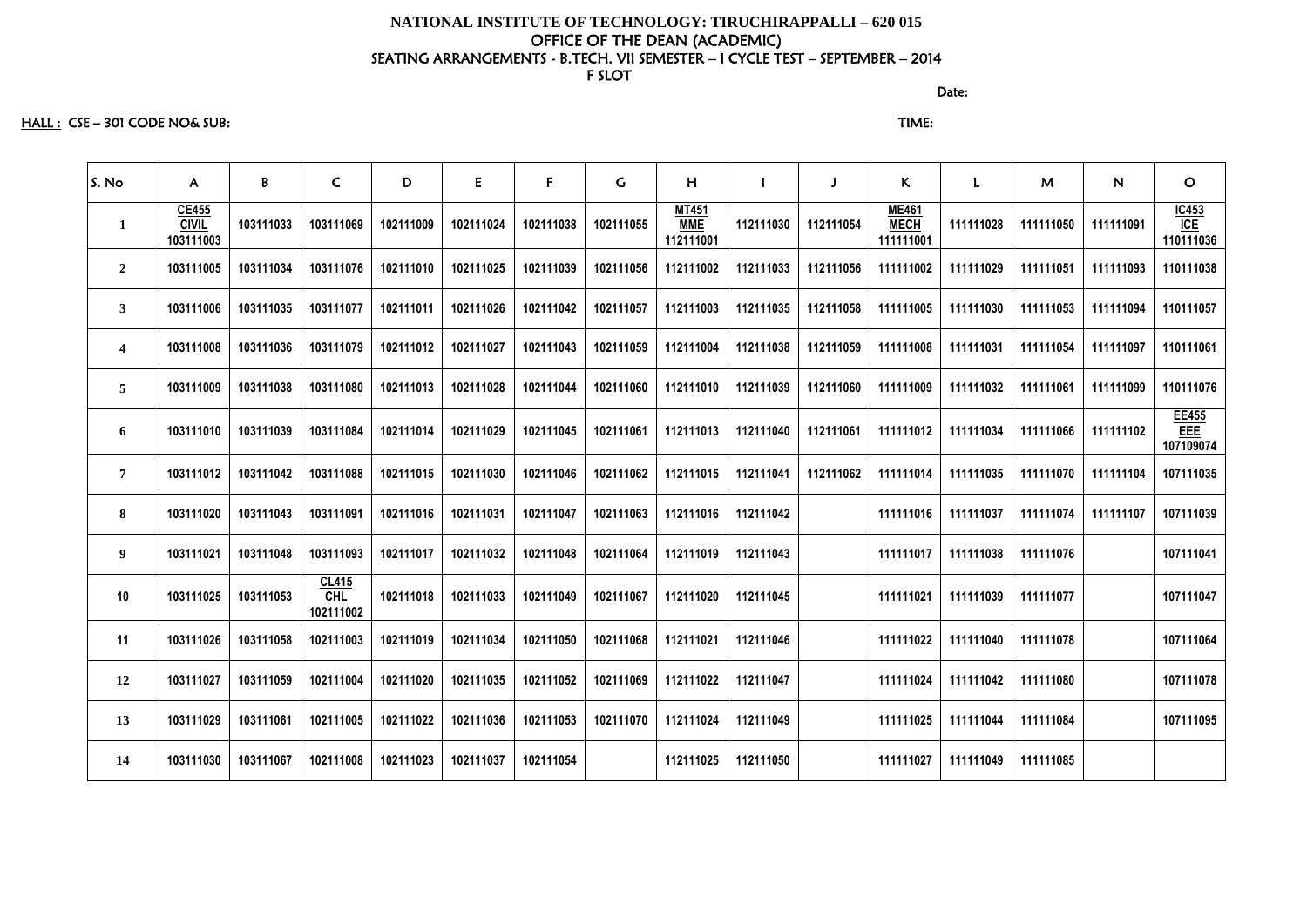# NATIONAL INSTITUTE OF TECHNOLOGY: TIRUCHIRAPPALLI – 620 015 OFFICE OF THE DEAN (ACADEMIC) SEATING ARRANGEMENTS - B.TECH. VII SEMESTER – I CYCLE TEST – SEPTEMBER – 2014<br>Date: For the state: the state of  $\overline{\text{F}}$  such that  $\overline{\text{F}}$  such that  $\overline{\text{F}}$  such that  $\overline{\text{F}}$  such that  $\overline{\text{F}}$  such that  $\overline{\text{F}}$  such that  $\overline{\text{F}}$  such that  $\overline{\text{F}}$  such that  $\overline{\text{F}}$  such that  $\overline{\$

TIME:

 $HALL:$   $CSE - 302$  CODE NO& SUB:

| S. No            | A.                                      | B         | $\mathsf{C}$                                                                                                                                                          | D | E | $\mathbf{F}$                             | G.                            | H                     |                                                                                                           | $\mathbf{J}$ | K | L. | $\mathsf{M}$ | N.                                                                                                                                                                                                                    | $\mathbf O$ | P                                        | Q         | $\mathsf{R}$ |
|------------------|-----------------------------------------|-----------|-----------------------------------------------------------------------------------------------------------------------------------------------------------------------|---|---|------------------------------------------|-------------------------------|-----------------------|-----------------------------------------------------------------------------------------------------------|--------------|---|----|--------------|-----------------------------------------------------------------------------------------------------------------------------------------------------------------------------------------------------------------------|-------------|------------------------------------------|-----------|--------------|
| $\mathbf 1$      | <b>CS455</b><br><b>CSE</b><br>106111002 | 106111027 | 106111049   106111069   106111096                                                                                                                                     |   |   | <b>ME455</b><br><b>MECH</b><br>111111004 |                               | 111111055   111111081 | EC453<br><b>ECE</b><br>108111001                                                                          |              |   |    |              | 108111016   108111033   108111050   108111067   108111084   108111101                                                                                                                                                 |             | <b>PR457</b><br><b>PROD</b><br>114111007 | 114111080 |              |
| $\overline{2}$   |                                         |           |                                                                                                                                                                       |   |   |                                          |                               |                       |                                                                                                           |              |   |    |              | 106111028   106111028   106111051   106111070   106111098   111111006   111111056   111111082   108111002   108111018   108111034   108111051   108111068   108111035   108111085   108111103   114111014   114111083 |             |                                          |           |              |
| $\mathbf{3}$     |                                         |           |                                                                                                                                                                       |   |   |                                          |                               |                       |                                                                                                           |              |   |    |              | 106111030   106111032   106111052   106111072   106111099   111111010   111111057   111111083   108111004   108111019   108111035   108111052   108111069   108111086   10811104   114111017   114111088              |             |                                          |           |              |
| $\boldsymbol{4}$ |                                         |           |                                                                                                                                                                       |   |   |                                          |                               |                       |                                                                                                           |              |   |    |              | 106111032   106111053   106111073   106111100   111111013   111111058   111111086   108111005   108111020   108111036   108111053   108111070   108111087   10811105   114111018   114111089                          |             |                                          |           |              |
| 5                |                                         |           | 106111011   106111033   106111054   106111074   106111102   111111015   111111059   111111087   108111006   108111021   108111038   108111054   108111072   108111090 |   |   |                                          |                               |                       |                                                                                                           |              |   |    |              |                                                                                                                                                                                                                       |             | 114111029 114111091                      |           |              |
| 6                |                                         |           | 106111012   106111034   106111056   106111075   106111104   111111018   111111060   111111088   108111007   108111022   108111040   108111055   108111073   108111091 |   |   |                                          |                               |                       |                                                                                                           |              |   |    |              |                                                                                                                                                                                                                       |             | 114111035                                |           |              |
| $\overline{7}$   |                                         |           | 106111013   106111035   106111057   106111076   106111105   111111019   111111063   111111089   108111008   108111023   108111041   108111056   108111074   108111092 |   |   |                                          |                               |                       |                                                                                                           |              |   |    |              |                                                                                                                                                                                                                       |             | 114111039                                |           |              |
| 8                |                                         |           | 106111015   106111037   106111058   106111079   106111106   111111020   111111064   111111090   108111009   108111024   108111043   108111057   108111075   108111094 |   |   |                                          |                               |                       |                                                                                                           |              |   |    |              |                                                                                                                                                                                                                       |             | 114111040                                |           |              |
| 9                |                                         |           | 106111016   106111039   106111059   106111080                                                                                                                         |   |   |                                          |                               |                       | 108111076   111111065   111111092   108111010   108111025   108111044   108111059   108111076   108111095 |              |   |    |              |                                                                                                                                                                                                                       |             | 114111041                                |           |              |
| <b>10</b>        |                                         |           | 106111017   106111041   106111060   106111081                                                                                                                         |   |   |                                          |                               |                       | 108111026   111111067   111111095   108111011   108111028   108111045   108111061   108111077   108111096 |              |   |    |              |                                                                                                                                                                                                                       |             | 114111045                                |           |              |
| 11               |                                         |           | 106111020   106111043   106111061   106111084                                                                                                                         |   |   |                                          |                               |                       | 111111033   111111069   111111098   108111012   108111029   108111046   108111062   108111078   108111097 |              |   |    |              |                                                                                                                                                                                                                       |             | 114111050                                |           |              |
| 12               |                                         |           | 106111022   106111044   106111063   106111085                                                                                                                         |   |   |                                          |                               |                       | 111111036   111111072   111111101   108111013   108111030   108111047   108111063   108111079   108111098 |              |   |    |              |                                                                                                                                                                                                                       |             | 114111059                                |           |              |
| 13               |                                         |           | 106111024   106111045   106111066   106111090                                                                                                                         |   |   |                                          |                               |                       | 111111041   111111073   111111103   108111014   108111031   108111048   108111065   108111081   108111099 |              |   |    |              |                                                                                                                                                                                                                       |             | 114111073                                |           |              |
| 14               |                                         |           | 106111025   106111046   106111067   106111091                                                                                                                         |   |   |                                          |                               |                       | 111111046   111111075   111111105   108111015   108111032   108111049   108111066   108111082   108111100 |              |   |    |              |                                                                                                                                                                                                                       |             | 114111074                                |           |              |
| 15               |                                         |           | 106111026   106111048   106111068   106111092                                                                                                                         |   |   |                                          | 111111048 111111079 111111106 |                       |                                                                                                           |              |   |    |              |                                                                                                                                                                                                                       |             | 114111077                                |           |              |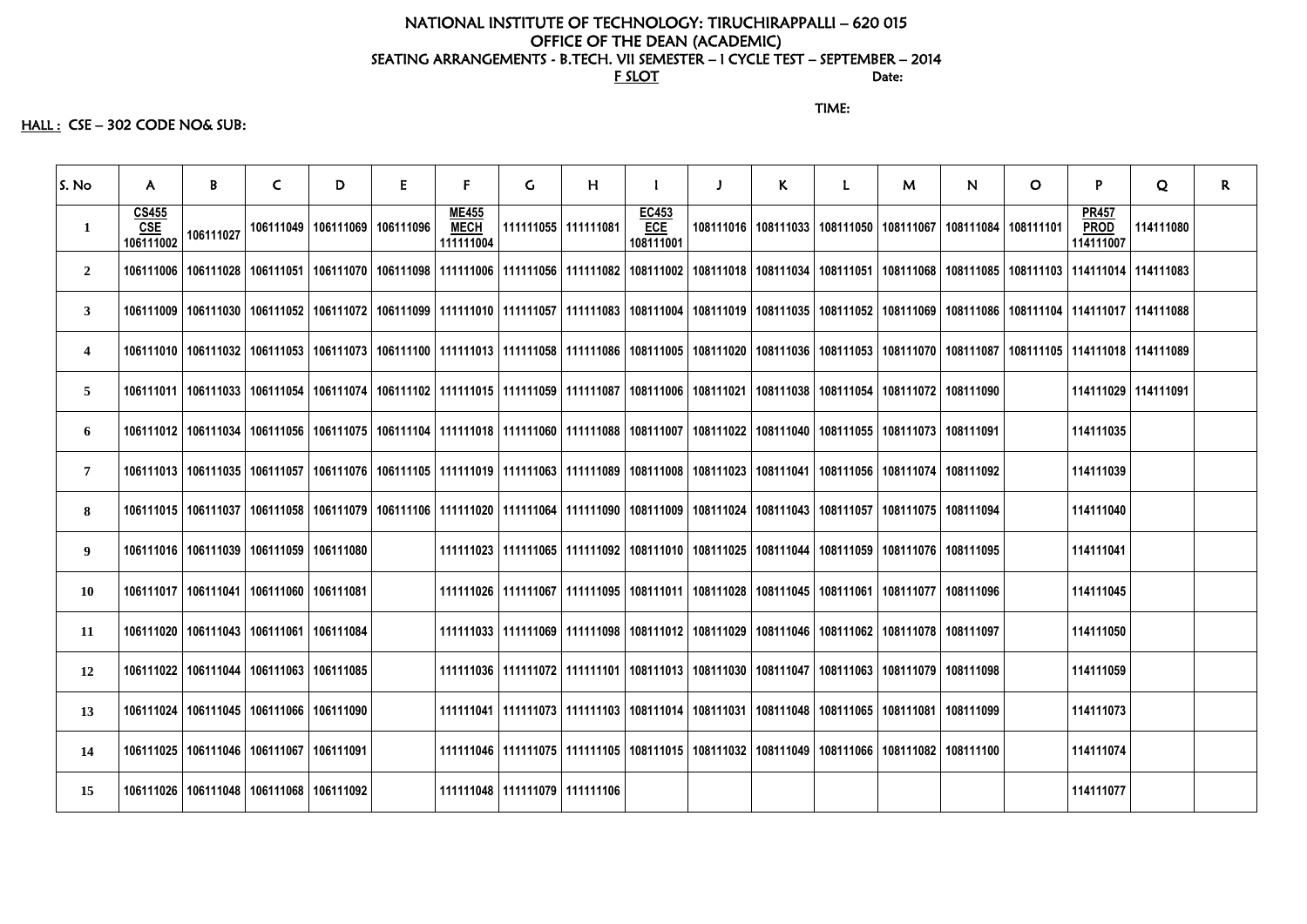#### discussion of the contract of the contract of the Date:

### HALL : CSE – 301 CODE NO& SUB: TIME:

| S. No                   | $\mathsf{A}$                              | B                                  | $\mathsf{C}$ | D                                                    | E                                | $\mathsf{F}$                            | $\mathsf{C}$ | H                                | $\mathbf{I}$                             | J                                       | $\mathsf{K}$ | $\mathbf{L}$ | M | N | $\circ$ |
|-------------------------|-------------------------------------------|------------------------------------|--------------|------------------------------------------------------|----------------------------------|-----------------------------------------|--------------|----------------------------------|------------------------------------------|-----------------------------------------|--------------|--------------|---|---|---------|
| $\mathbf{1}$            | <b>HM404</b><br><b>CIVIL</b><br>103111016 | <b>HM404</b><br>$CHL$<br>102111013 | 102111067    | <b>HM404</b><br>$\overline{\text{CSE}}$<br>106111002 | <b>HM404</b><br>EEE<br>107111020 | <b>HM404</b><br><b>ECE</b><br>108111010 | 108111105    | <b>HM404</b><br>ICE<br>110111008 | <b>HM404</b><br><b>MECH</b><br>111111004 | <b>HM404</b><br><b>MME</b><br>112111008 |              |              |   |   |         |
| $\overline{2}$          | 103111018                                 | 102111020                          | 102111070    | 106111011                                            | 107111021                        | 108111013                               |              | 110111014                        | 111111006                                | 112111012                               |              |              |   |   |         |
| $\mathbf{3}$            | 103111024                                 | 102111030                          |              | 106111023                                            | 107111036                        | 108111031                               |              | 110111021                        | 111111012                                | 112111013                               |              |              |   |   |         |
| $\overline{\mathbf{4}}$ | 103111028                                 | 102111038                          |              | 106111035                                            | 107111037                        | 108111032                               |              | 110111028                        | 111111014                                | 112111018                               |              |              |   |   |         |
| 5                       | 103111050                                 | 102111039                          |              | 106111037                                            | 107111042                        | 108111040                               |              | 110111056                        | 111111032                                | 112111023                               |              |              |   |   |         |
| 6                       | 103111052                                 | 102111040                          |              | 106111048                                            | 107111064                        | 108111057                               |              | 110111066                        | 111111035                                | 112111036                               |              |              |   |   |         |
| $\overline{7}$          | 103111055                                 | 102111041                          |              | 106111052                                            | 107111068                        | 108111072                               |              | 110111078                        | 111111080                                | 112111053                               |              |              |   |   |         |
| 8                       | 103111066                                 | 102111045                          |              | 106111060                                            | 107111077                        | 108111076                               |              | 110111081                        | 111111094                                | 112111057                               |              |              |   |   |         |
| 9 <sub>o</sub>          | 103111070                                 | 102111046                          |              | 106111063                                            | 107111085                        | 108111083                               |              | 110111087                        | 111111102                                |                                         |              |              |   |   |         |
| 10                      | 103111079                                 | 102111049                          |              | 106111068                                            | 107111093                        | 108111087                               |              | 110111094                        |                                          |                                         |              |              |   |   |         |
| 11                      | 103111082                                 | 102111055                          |              | 106111080                                            | 107111096                        | 108111088                               |              |                                  |                                          |                                         |              |              |   |   |         |
| 12                      | 103111089                                 | 102111062                          |              | 106111082                                            | 107111103                        | 108111096                               |              |                                  |                                          |                                         |              |              |   |   |         |
| 13                      |                                           | 102111065                          |              | 106111099                                            |                                  | 108111098                               |              |                                  |                                          |                                         |              |              |   |   |         |
| 14                      |                                           | 102111066                          |              |                                                      |                                  | 108111101                               |              |                                  |                                          |                                         |              |              |   |   |         |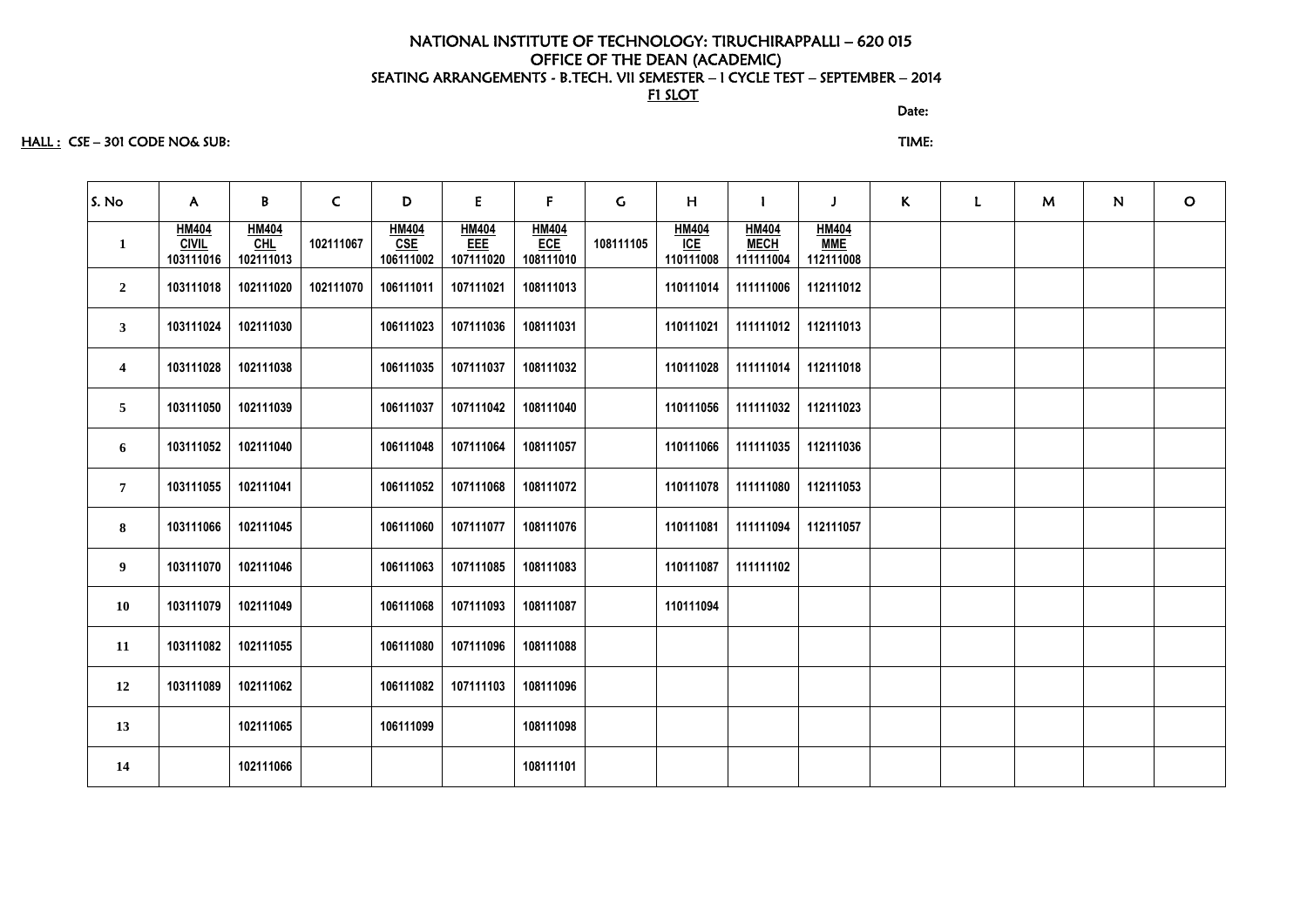HALL : CSE – 301 CODE NO& SUB: TIME:

discussion of the contract of the contract of the Date:

| S. No                   | $\mathsf{A}$                             | $\mathbf{B}$ | $\mathsf{C}$ | D         | E         | F                                | $\mathsf{C}$                     | H         |           |                                          | $\mathsf{K}$ | L         | M         | ${\bf N}$ | $\mathbf{O}$                     |
|-------------------------|------------------------------------------|--------------|--------------|-----------|-----------|----------------------------------|----------------------------------|-----------|-----------|------------------------------------------|--------------|-----------|-----------|-----------|----------------------------------|
|                         | <b>PR459</b><br><b>PROD</b><br>114111001 | 114111022    | 114111028    | 114111055 | 114111075 | <b>PR459</b><br>EEE<br>107111005 | <b>PR459</b><br>ICE<br>110111002 | 110111050 | 110111086 | <b>PR459</b><br><b>MECH</b><br>111111001 | 111111024    | 111111045 | 111111075 | 111111097 | $\frac{PR459}{ECE}$<br>108111014 |
| $\overline{2}$          | 114111003                                | 114111023    | 114111030    | 114111056 | 114111076 | 107111023                        | 110111004                        | 110111057 | 110111087 | 111111002                                | 111111025    | 111111047 | 111111076 | 111111098 | 108111033                        |
| 3                       | 114111004                                | 114111025    | 114111032    | 114111057 | 114111078 | 107111027                        | 110111006                        | 110111059 | 110111088 | 111111003                                | 111111026    | 111111048 | 111111078 | 111111099 | 108111044                        |
| $\overline{\mathbf{4}}$ | 114111005                                | 114111026    | 114111034    | 114111058 | 114111079 | 107111031                        | 110111007                        | 110111060 | 110111091 | 111111005                                | 111111027    | 111111049 | 111111081 | 111111104 | 108111051                        |
| $5\overline{)}$         | 114111006                                | 114111027    | 114111036    | 114111060 | 114111081 | 107111032                        | 110111012                        | 110111062 |           | 111111008                                | 111111028    | 111111050 | 111111084 | 111111105 | 108111053                        |
| 6                       | 114111008                                |              | 114111037    | 114111061 | 114111082 | 107111066                        | 110111014                        | 110111066 |           | 111111009                                | 111111031    | 111111054 | 111111085 | 111111106 | 108111065                        |
| $\overline{7}$          | 114111009                                |              | 114111038    | 114111062 | 114111084 | 107111079                        | 110111019                        | 110111068 |           | 111111013                                | 111111034    | 111111055 | 111111086 | 111111107 | 108111094                        |
| 8                       | 114111010                                |              | 114111043    | 114111065 | 114111085 | 107111099                        | 110111022                        | 110111069 |           | 111111015                                | 111111036    | 111111056 | 111111087 |           |                                  |
| 9                       | 114111012                                |              | 114111044    | 114111067 | 114111086 |                                  | 110111027                        | 110111072 |           | 111111017                                | 111111037    | 111111059 | 111111088 |           |                                  |
| <b>10</b>               | 114111013                                |              | 114111047    | 114111068 | 114111087 |                                  | 110111028                        | 110111073 |           | 111111018                                | 111111038    | 111111063 | 111111089 |           |                                  |
| 11                      | 114111015                                |              | 114111048    | 114111069 | 114111090 |                                  | 110111034                        | 110111075 |           | 111111019                                | 111111039    | 111111065 | 111111091 |           |                                  |
| 12                      | 114111016                                |              | 114111049    | 114111070 |           |                                  | 110111038                        | 110111076 |           | 111111020                                | 111111040    | 111111066 | 111111092 |           |                                  |
| 13                      | 114111019                                |              | 114111052    | 114111071 |           |                                  | 110111039                        | 110111080 |           | 111111021                                | 111111042    | 111111067 | 111111093 |           |                                  |
| 14                      | 114111021                                |              | 114111053    | 114111072 |           |                                  | 110111049                        | 110111082 |           | 111111022                                | 111111044    | 111111073 | 111111095 |           |                                  |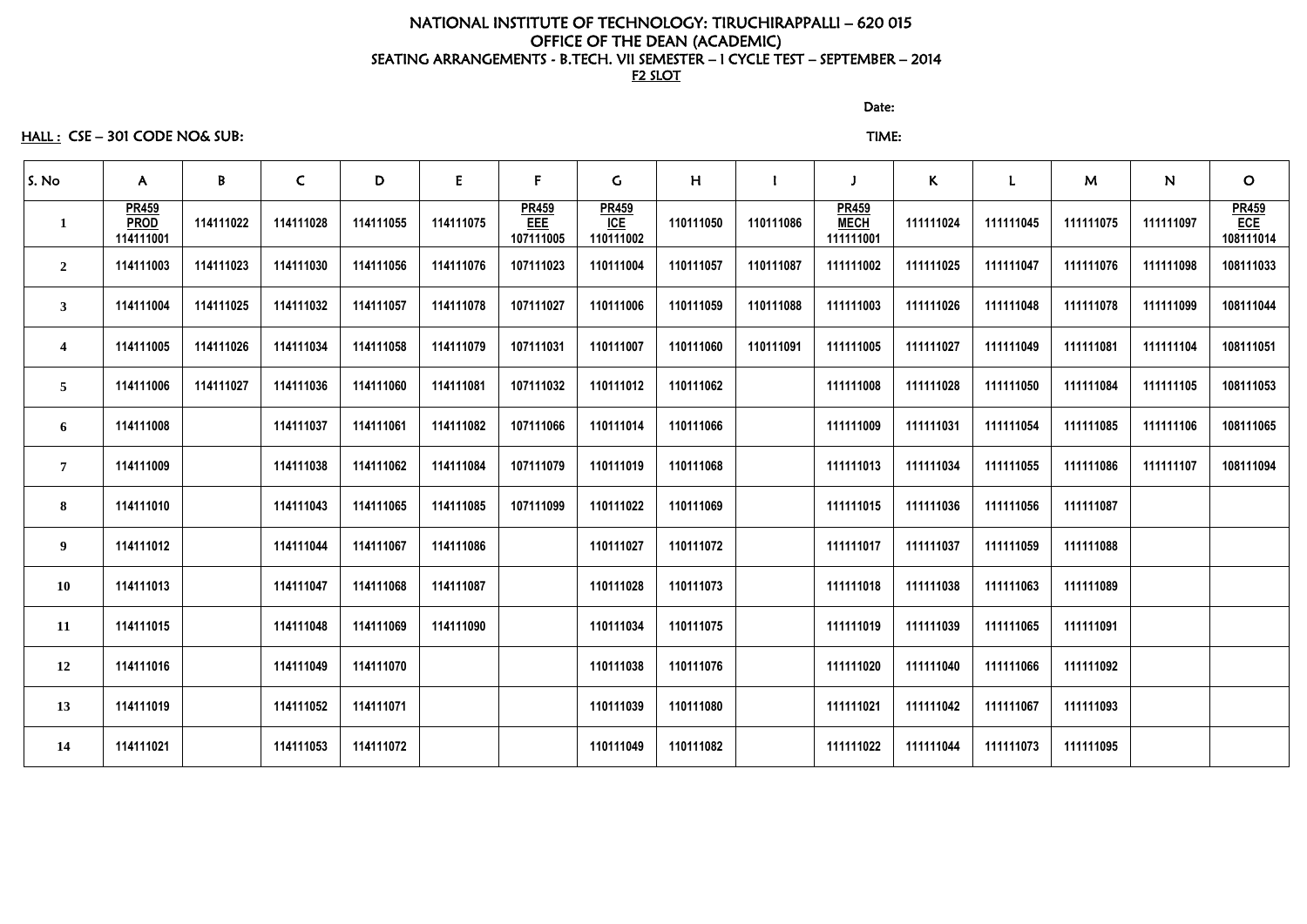HALL : CSE – 301 CODE NO& SUB: TIME:

discussion of the contract of the contract of the Date: the Contract of the Contract of the Contract of the Co

| S. No            | $\mathsf{A}$              | B         | $\mathsf{C}$ | D                                       | E         | F         | $\mathsf{G}$                     | H         |           |           | K.        | L         | M                                       | N         | $\mathbf{O}$                     |
|------------------|---------------------------|-----------|--------------|-----------------------------------------|-----------|-----------|----------------------------------|-----------|-----------|-----------|-----------|-----------|-----------------------------------------|-----------|----------------------------------|
| $\mathbf{1}$     | <b>CE457</b><br>103111001 | 103111032 | 103111059    | 103111082                               | 102111015 | 102111035 | HM412<br><b>CSE</b><br>106111001 | 106111017 | 106111032 | 106111049 | 106111066 | 106111085 | 106111101                               | 112111027 | EC451<br>EEE<br>107111067        |
| $\overline{2}$   | 103111002                 | 103111037 | 103111060    | 103111085                               | 102111016 | 102111037 | 106111003                        | 106111018 | 106111033 | 106111050 | 106111067 | 106111086 | 106111102                               | 112111028 | 107111092                        |
| $\mathbf{3}$     | 103111003                 | 103111040 | 103111062    | 103111086                               | 102111017 | 102111043 | 106111004                        | 106111019 | 106111034 | 106111051 | 106111069 | 106111087 | 106111103                               | 112111032 | 107111097                        |
| $\boldsymbol{4}$ | 103111004                 | 103111041 | 103111063    | 103111087                               | 102111018 | 102111044 | 106111005                        | 106111020 | 106111036 | 106111053 | 106111071 | 106111088 | 106111104                               | 112111034 | EC451<br><b>ECE</b><br>108111004 |
| $5\overline{)}$  | 103111009                 | 103111042 | 103111064    | 103111092                               | 102111021 | 102111047 | 106111006                        | 106111021 | 106111038 | 106111054 | 106111072 | 106111089 | 106111105                               | 112111037 | 108111017                        |
| 6                | 103111011                 | 103111044 | 103111065    | 103111094                               | 102111022 | 102111050 | 106111007                        | 106111022 | 106111039 | 106111055 | 106111073 | 106111090 | 106111106                               | 112111042 | 108111021                        |
| $\overline{7}$   | 103111014                 | 103111045 | 103111068    | <b>HM412</b><br><b>CHL</b><br>102111001 | 102111023 | 102111052 | 106111008                        | 106111024 | 106111040 | 106111056 | 106111074 | 106111091 | 106111107                               | 112111044 | 108111041                        |
| 8                | 103111015                 | 103111046 | 103111070    | 102111002                               | 102111026 | 102111054 | 106111009                        | 106111025 | 106111041 | 106111057 | 106111075 | 106111092 | <b>HM412</b><br><b>MME</b><br>112110017 | 112111046 | 108111042                        |
| 9                | 103111016                 | 103111047 | 103111071    | 102111003                               | 102111027 | 102111056 | 106111010                        | 106111026 | 106111042 | 106111058 | 106111076 | 106111093 | 112111002                               | 112111062 | 108111061                        |
| <b>10</b>        | 103111017                 | 103111049 | 103111072    | 102111005                               | 102111028 | 102111057 | 106111012                        | 106111027 | 106111043 | 106111059 | 106111078 | 106111094 | 112111005                               |           | 108111070                        |
| 11               | 103111018                 | 103111052 | 103111073    | 102111006                               | 102111029 | 102111059 | 106111013                        | 106111028 | 106111044 | 106111061 | 106111079 | 106111095 | 112111006                               |           | 108111077                        |
| 12               | 103111019                 | 103111054 | 103111074    | 102111011                               | 102111032 | 102111069 | 106111014                        | 106111029 | 106111045 | 106111062 | 106111081 | 106111096 | 112111011                               |           | 108111085                        |
| 13               | 103111024                 | 103111056 | 103111075    | 102111012                               | 102111033 |           | 106111015                        | 106111030 | 106111046 | 106111064 | 106111083 | 106111098 | 112111016                               |           | 108111092                        |
| <b>14</b>        | 103111031                 | 103111057 | 103111081    | 102111014                               | 102111034 |           | 106111016                        | 106111031 | 106111047 | 106111065 | 106111084 | 106111100 | 112111026                               |           |                                  |
|                  |                           |           |              |                                         |           |           |                                  |           |           |           |           |           |                                         |           |                                  |